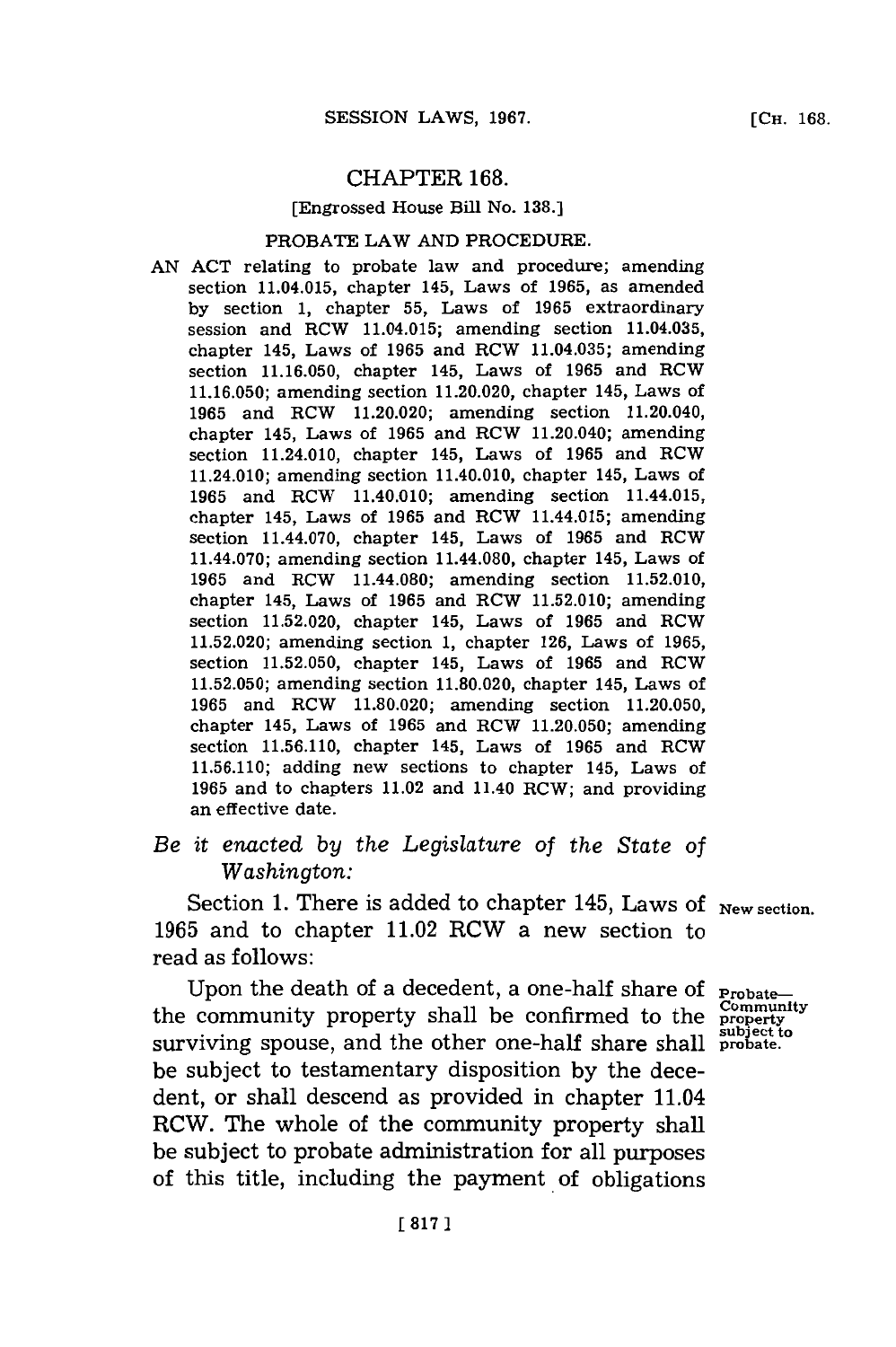SESSION LAWS, 1967.

**Probate.** and debts of the community, the award in lieu of homestead, the allowance for family support, and any other matter for which the community property would be responsible or liable if the decedent were living.

**RCW 11.04.015** Sec. 2. Section 11.04.015, chapter 145, Laws of amened. **1965,** as amended **by** section **1,** chapter **55,** Laws of **1965** extraordinary session and RCW 11.04.015 are each amended to read as follows:

**Descent and** The net estate of a person dying intestate, or that portion thereof with respect to which the person shall have died intestate, shall descend subject to the provisions of RCW 11.04.250 and section **1** of this **1967** amendatory act, and shall be distributed as **f ollows:**

> **(1)** Share of surviving spouse. The surviving spouse shall receive the following share:

> (a) **All** of the decedent's share of the net community estate unless there be surviving issue or parents, in which event, the surviving spouse shall take one-half of the decedent's share of the net community estate; and

> **(b)** One-half of the net separate estate if the intestate is survived **by** issue; or

> (c) Three-quarters of the net separate estate if there is no surviving issue, but the intestate is survived **by** one or more of his parents, or **by** one or more of the issue of one or more of his parents; or

> **(d) All** of the net separate estate, if there is no surviving issue nor parent nor issue of parent.

> (2) Shares of others than surviving spouse. The share of the net estate not distributable to the surviving spouse, or the entire net estate if there is no surviving spouse, shall descend and be distributed as follows:

> (a) To the issue of the intestate; if they are all in the same degree of kinship to the intestate, they shall take equally, or if of unequal degree, then

**CH. 168.]**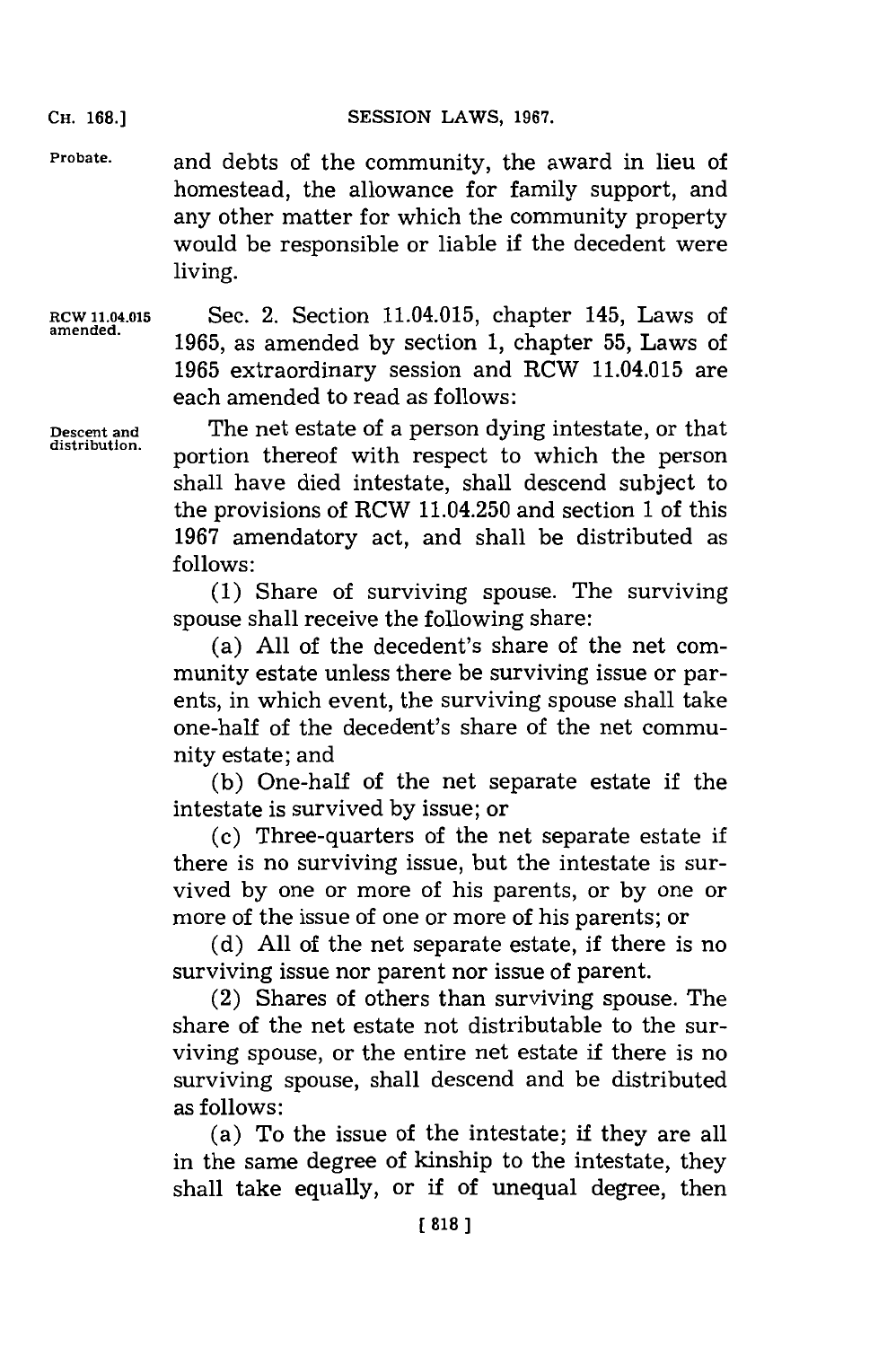those of more remote degree shall take **by** representation.

**(b)** If the intestate not be survived **by** issue, then to the parent or parents who survive the intestate.

(c) If the intestate not be survived **by** issue or **by** either parent, then to those issue of the parent or parents who survive the intestate; if they are all in the same degree of kinship to the intestate, they shall, take equally, or, if of unequal degree, then those of more remote degree shall take **by** representation.

**(d)** If the intestate not be survived **by** issue or **by** either parent, or **by** any issue of the parent or parents who survive the intestate, then to the grandparent or grandparents who survive the intestate; if both maternal and paternal grandparents survive the intestate, the maternal grandparent or grandparents shall take one-half and the paternal grandparent or grandparents shall take one-half.

(e) If the intestate not be survived **by** issue or **by** either parent, or **by** any issue of the parent or parents or **by** any grandparent or grandparents, then to those issue of any grandparent or grandparents who survive the intestate; taken as a group, the issue of the maternal grandparent or grandparents shall share equally with the issue of the paternal grandparent or grandparents, also taken as a group; within each such group, all members share equally if they are all in the same degree of kinship to the intestate, or, if some be of unequal degree, then those of more remote degree shall take **by** representation.

Sec. **3.** Section 11.04.035, chapter 145, Laws **Of** RCW 1.04.035 **1965** and RCW 11.04.035 are each amended to read **amended.** as follows:

Kindred of the half blood shall inherit the same **Probate**share which they would have inherited if they had half blood.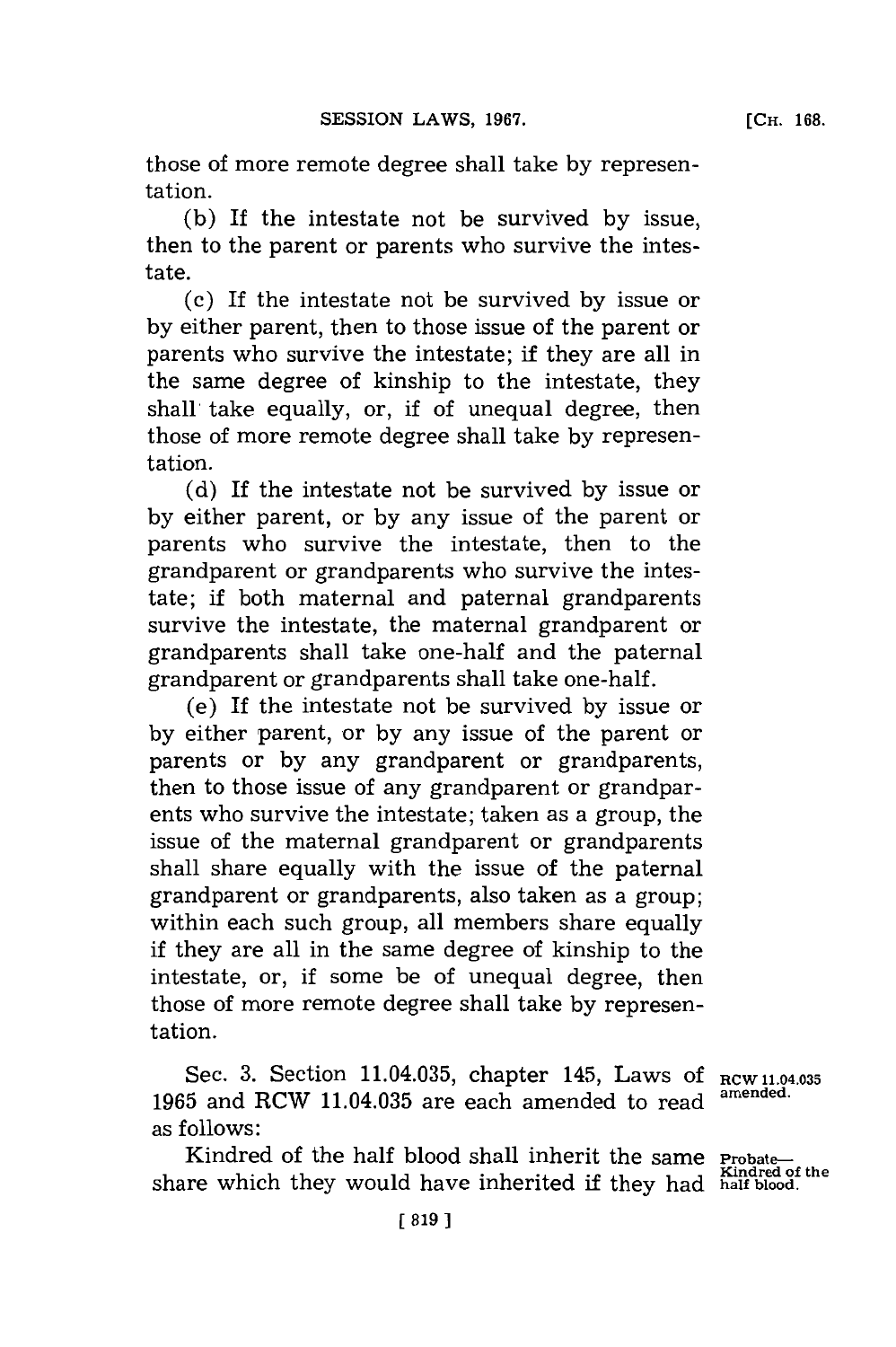**CH. 168.]**

Probate—<br> $X_{ind,red}$  been of the whole blood, unless the inheritance<br>half blood. comes to the intestate by descent, devise, or gift from one of his ancestors, or kindred of such ancestor's blood, in which case all those who are not of the blood of such ancestors shall be excluded from such inheritance; *Provided, however,* That the words "kindred of such ancestor's blood" and "blood of such ancestors" shall be construed to include any child lawfully adopted **by** one who is in fact of the blood of such ancestors.

**RCW 1.16.050** Sec. 4. Section **11.16.050,** chapter 145, Laws of **amended. 1965** and RCW **11.16.050** are each amended to read as follows:

**Probate—** Wills shall be proved and letters testamentary or of administration shall be granted:

> **(1)** In the county of which deceased was a resident at the time of his death.

> (2) In the county in which he may have died, or in which any part of his estate may be, he not being a resident of the state.

> **(3)** In the county in which any part of his estate may be, he having died out of the state, and not having been a resident thereof at the time of his death.

**RCW 11.20.040** Sec. **5.** Section 11.20.040, chapter 145, Laws of **amended. 1965** and RCW 11.20.040 are each amended to read as follows:

Proof of will—<br>Witnesses.<br>**Proof of will** cause of one or more of the subscribing witnesses, or their inability to testify in open court or pursuant to conmission, or their absence from the state, shall not prevent the probate of the will. In such cases the court shall admit the will to probate upon satisfactory testimony that the handwriting of the testator and of an incompetent or absent subscribing witness is genuine or the court may consider such other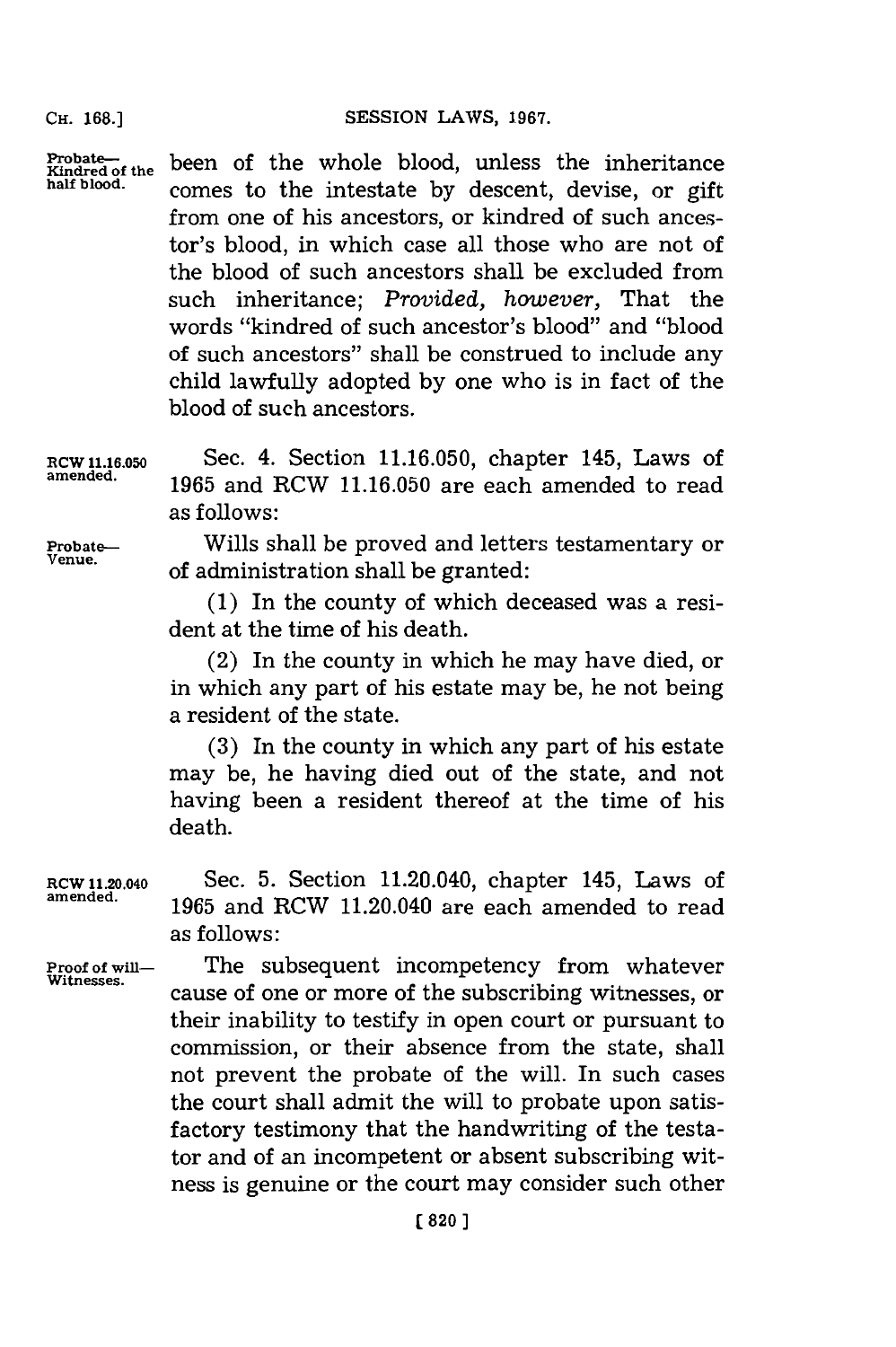facts and circumstances, if any, as would tend to prove such will.

Sec. 6. Section 11.24.010, chapter 145, Laws of RCW 11.24.01 **1965** and RCW 11.24.010 are each amended to read as follows:

If any person interested in any will shall appear within four months immediately following the probate or rejection thereof, and **by** petition to the court having jurisdiction contest the validity of said will, or appear to have the will proven which has been rejected, he shall file a petition containing his objections and exceptions to said will, or to the rejection thereof. Issue shall be made up, tried and determined in said court respecting the competency of the deceased to make a last will and testament, or respecting the execution **by** a deceased of such last will and testament under restraint or undue influence or fraudulent representations, or for any other cause affecting the validity of such will.

Sec. **7.** Section 11.40.010, chapter 145, Laws of **1965** and RCW 11.40.010 are each amended to read as follows:

Every personal representative shall, immediately after his appointment, cause to be published in a legal newspaper published in the county in which the estate is being administered, a notice that he has been appointed and has qualified as such personal representative, and therewith a notice to the creditors of the deceased, requiring all persons having claims against the deceased to serve the same on the personal representative or his attorney of record, and file with the clerk of the court, together with proof of such service, within four months after the date of the first publication of such notice. Such notice shall be published once in each week for three successive weeks. If a claim be not filed within the time aforesaid, it shall be barred, except under

**Will contests-Limitation of action-Issues.**

**RCW 11.40.010 amended.**

**Claims against estate-Notice to creditors-Limitation on filing claim.**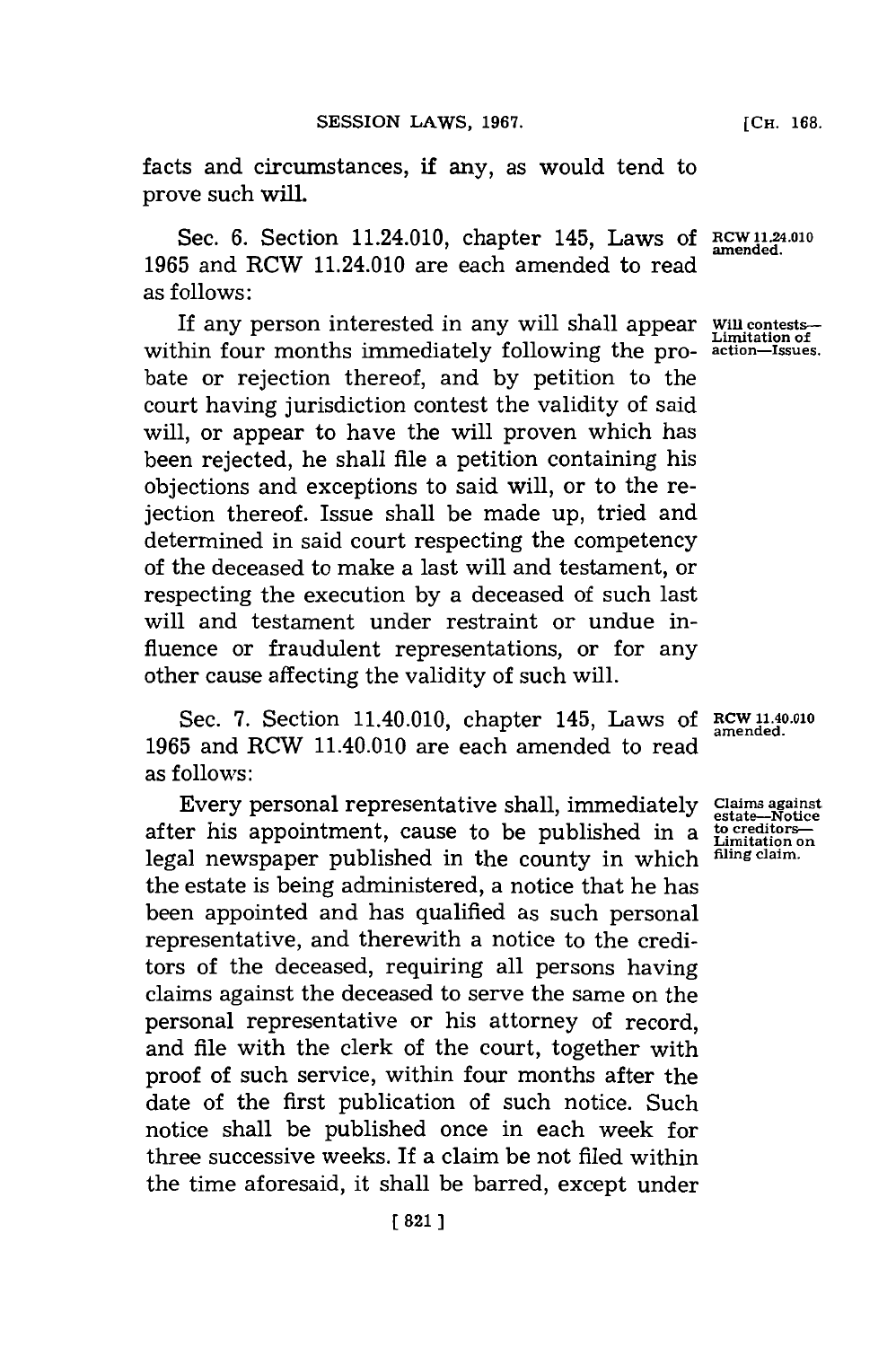**Probate.** those provisions included in RCW 11.40.011. Proof **by** affidavit of the publication of such notice shall be filed with the court **by** the personal representative. In cases where all the property is awarded to the widow, husband or children as in this title provided, the notice to creditors herein provided for may be omitted.

**designated**

**New section** Sec. **8.** There is added to chapter 145, Laws of **11.40.011. 1965** and to chapter 11.40 RCW a new section to be designated as RCW 11.40.011, to read as follows:

**Claims against (1)** The time limitation provided in RCW 11.40.010 for the serving and filing of claims shall not apply to causes of action against the decedent sounding in tort but such actions shall be barred only upon the expiration of the appropriate statute of limitations.

> (2) (a) If the action is commenced prior to the time that the personal representative was discharged, the complaint shall be served on the personal representative, or the attorney for the estate; or

> **(b)** If the action is commenced after the personal representative shall have been discharged, then the claimant as a creditor may cause a new personal representative to be appointed and the estate to be reopened in which case service may be had upon the new personal representative or his attorney of record.

**NOTE: See also section 4, chapter 106, Laws of 1967 ex. sess.**

**RCW 11.44.015** Sec. **9.** Section 11.44.015, chapter 145, Laws of **amended. 1965** and RCW 11.44.015 are each amended to read as follows:

**Inventory.** Within three months after his appointment, unless a longer time shall be granted **by** the court, every personal representative shall make and return upon oath into the court a true inventory of all of the property of the estate which shall have come to his possession or knowledge, including a statement

**CH. 168.]**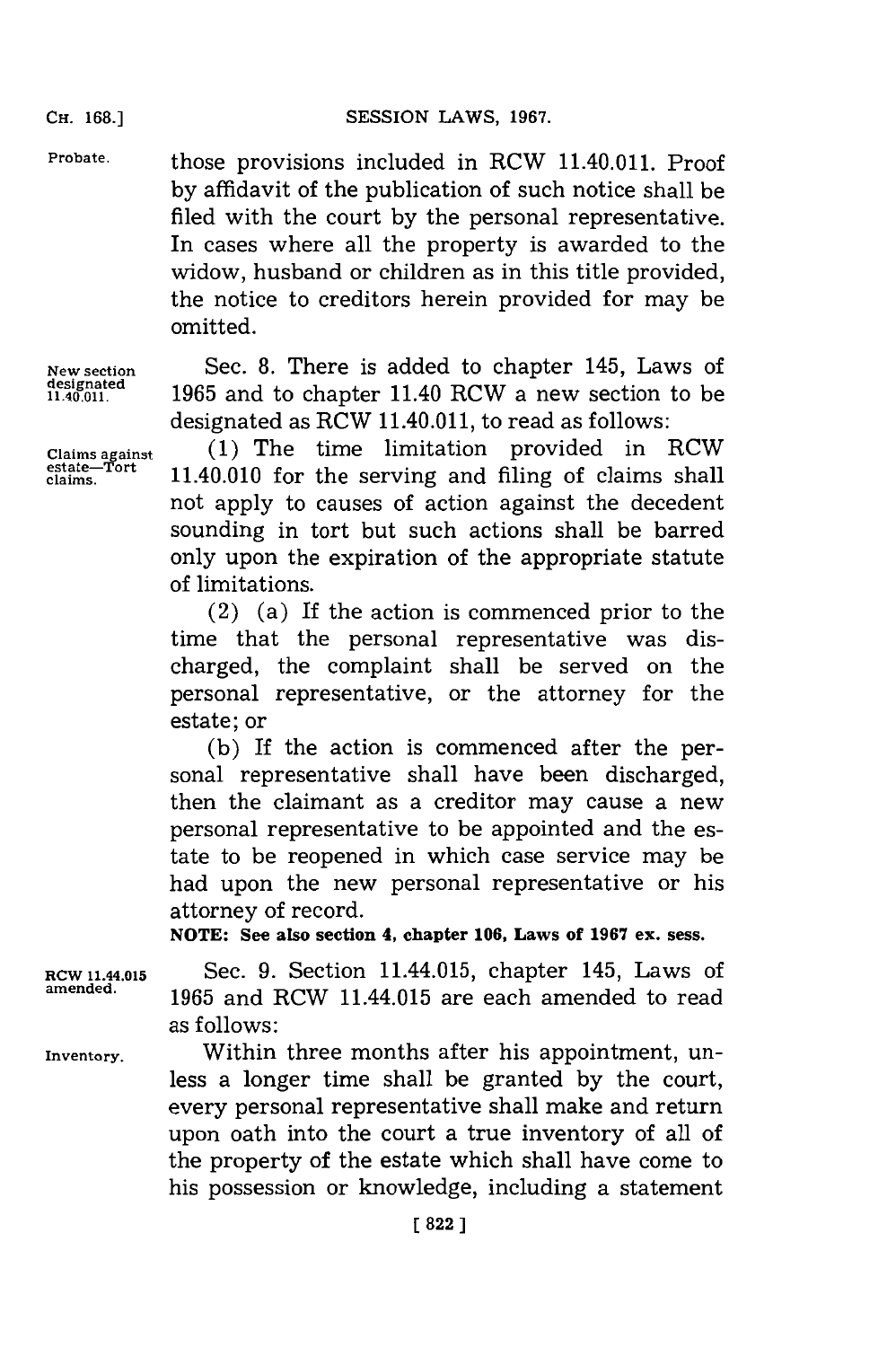of all encumbrances, liens or other secured charges against any item. Such property shall be classified

as follows: **(1)** Real property, **by** legal description and assessed valuation of land and improvements thereon;

(2) Stocks and bonds;

**(3)** Mortgages, notes, and other written evidences of debt;

(4) Bank accounts and money;

**(5)** Furniture and household goods;

**(6) All** other personal property accurately identified, including the decedent's proportionate share in any partnership, but no inventory of the partnership property shall be required of the personal representative.

Sec. 10. Section 11.44.070, chapter 145, Laws of RCW 11.44.070 **<sup>1965</sup>**and RCW 11.44.070 are each amended to read **amended.** as follows:

The appraiser shall receive as compensation for **Compensation** his service an amount as to the court shall seem just **of appraisers.** and reasonable, but not less than ten dollars nor more than one-tenth of one percent of the gross value of the assets of the estate actually appraised **by** him.

Sec. 11. Section 11.44.080, chapter 145, Laws of RCW 11.44.080 **1965** and RCW 11.44.080 are each amended to read **amended.** as **follows**:

Where it is shown by the filing of the inventory, **Dispensing**<br>other <u>proof</u> to the estigfaction of the count that with appraiseor other proof to the satisfaction of the court, that ment. the whole estate consists of personal property of less value than one thousand dollars, exclusive of:

(a) Moneys, drafts and checks;

**(b)** Bank and savings and loan association accounts;

(c) Bonds or securities listed on any exchange or having a recognized market value; and an appraisement may be dispensed with, in the discretion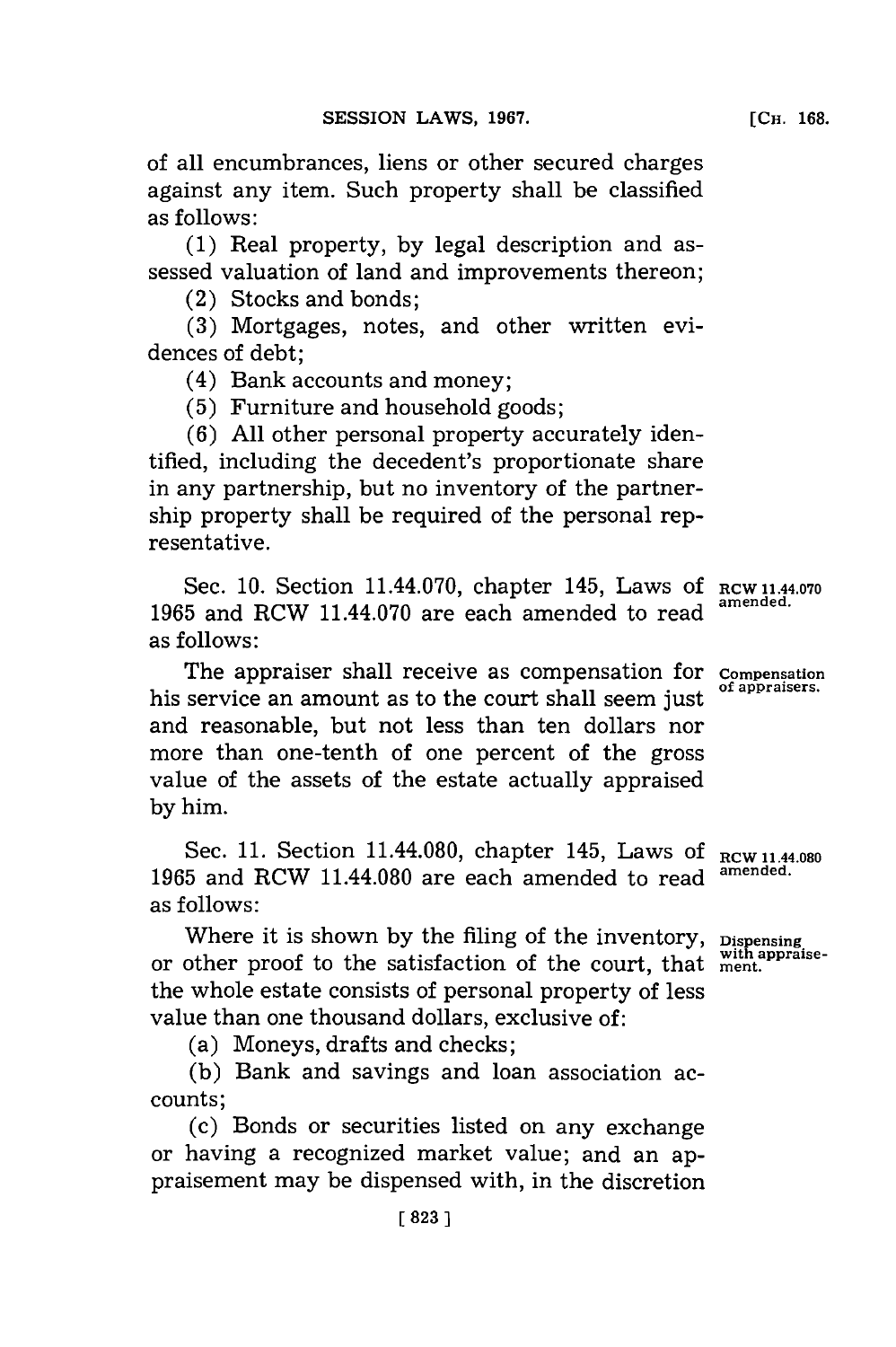**CH. 168.]**

**Probate,** of the court, and the court may accept the verified appraisal of the personal representative in lieu of an appraisal **by** an appraiser; and in such case the court need not appoint an appraiser or may revoke his appointment if already made.

**amended.**

**port-Award homestead-**

**ROW 11.52.010** Sec. 12. Section **11.52.010,** chapter 145, Laws of **1965** and RCW **11.52.010** are each amended to read as follows:

If it is made to appear to the satisfaction of the court that no homestead has been claimed in the Amount<sub>-</sub><br>Amount-<br>Time for filing. to the death of the person whose estate is being administered, then the court, after hearing and upon being satisfied that the funeral expenses, expenses of last sickness and of administration have been paid or provided for, and upon petition for that purpose, shall award and set off to the surviving spouse, if any, property of the estate, either community or separate, not exceeding the value of ten thousand dollars at the time of death, exclusive of general taxes and special assessments which were liens at the time of the death of the deceased spouse, and exclusive of the unpaid balance of any contract to purchase, mortgage, or mechanic's, laborer's or materialmen's liens upon the property so set off, and exclusive of funeral expenses, expenses of last sickness and administration, which expenses may be deducted from the gross value in determining the value to be set off to the surviving spouse; provided that the court shall have no jurisdiction to make such award unless the petition therefor is filed with the clerk within six years from the date of the death of the person whose estate is being administered.

**RCW 11.52.020** Sec. **13.** Section **11.52.020,** chapter 145, Laws of **amended. 1965** and RCW **11.52.020** are each amended to read as follows:

> In event a homestead has been, or shall be selected in the manner provided **by** law, whether the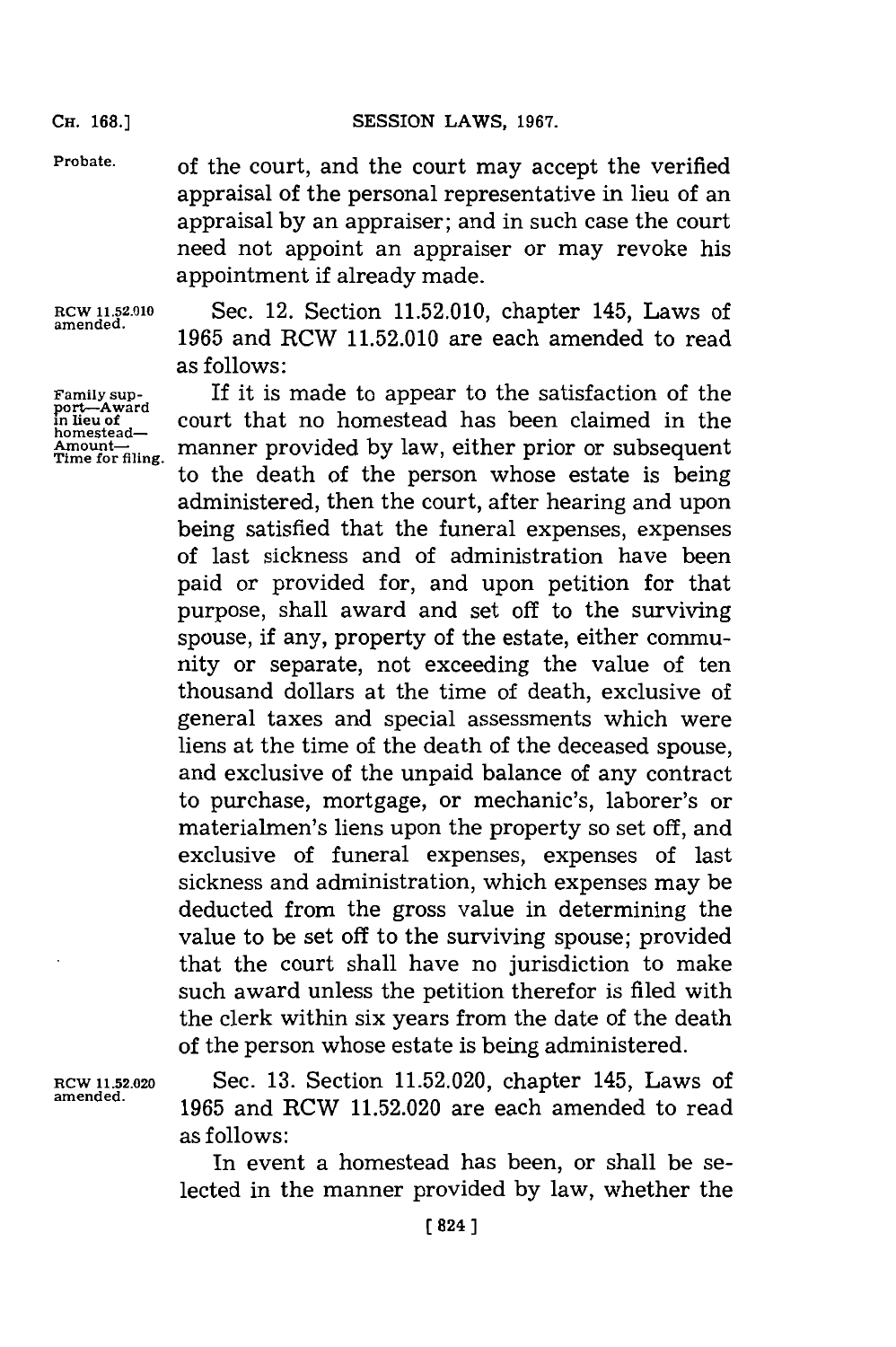selection of such homestead results in vesting the manufacture community of the may be awarded to complete or partial title in the survivor, it shall be  $\frac{\text{awarded}}{\text{survivor}}$ the duty of the court, upon petition of any person **of guardian**<br>interacted and uncer heims estimated that the rules ad litem. interested, and upon being satisfied that the value thereof does not exceed ten thousand dollars at the time of the death, exclusive of general taxes and special assessments which were liens at the time of the death of the deceased and exclusive of the unpaid balance of any contract to purchase, mortgage, or mechanic's, laborer's, or materialmen's liens thereon, and exclusive of funeral expenses, expenses of last sickness and of administration, which expenses may be deducted from the gross value in determining the value to be set off to the surviving spouse, to enter a decree, upon notice as provided in RCW 11.52.014 or upon longer notice if the court so orders, setting off and awarding such homestead to the survivor, thereby vesting the title thereto in fee simple in the survivor: *Provided,* That if there be any incompetent heirs of the decedent, the court shall appoint a guardian ad litem for such incompetent heir who shall appear at the hearing and represent the interest of such incompetent heir.

Sec. 14. Section 1, chapter 126, Laws of 1965, RCW 11.52.050 section 11.52.050, chapter 145, Laws of 1965 and RCW **11.52.050** are each amended to read as follows:

If it is made to appear to the court that the **Homestead** amount of funeral expenses, expenses of last illness, **estate--jss**expenses of administration, general taxes and spe- **personal rep**cial assessments which were liens at the time of the death of the deceased spouse together with the unpaid balance of any contract to purchase, mortgage, or mechanic's, laborer's or materialmen's liens upon the property to be set off under the provisions of RCW **11.52.010** through 11.52.024 together with the amount of the award to be made **by** the court under the provisions of RCW **11.52.010** through 11.52.040 shall be equal to the gross appraised value of the

[Cii. **168.**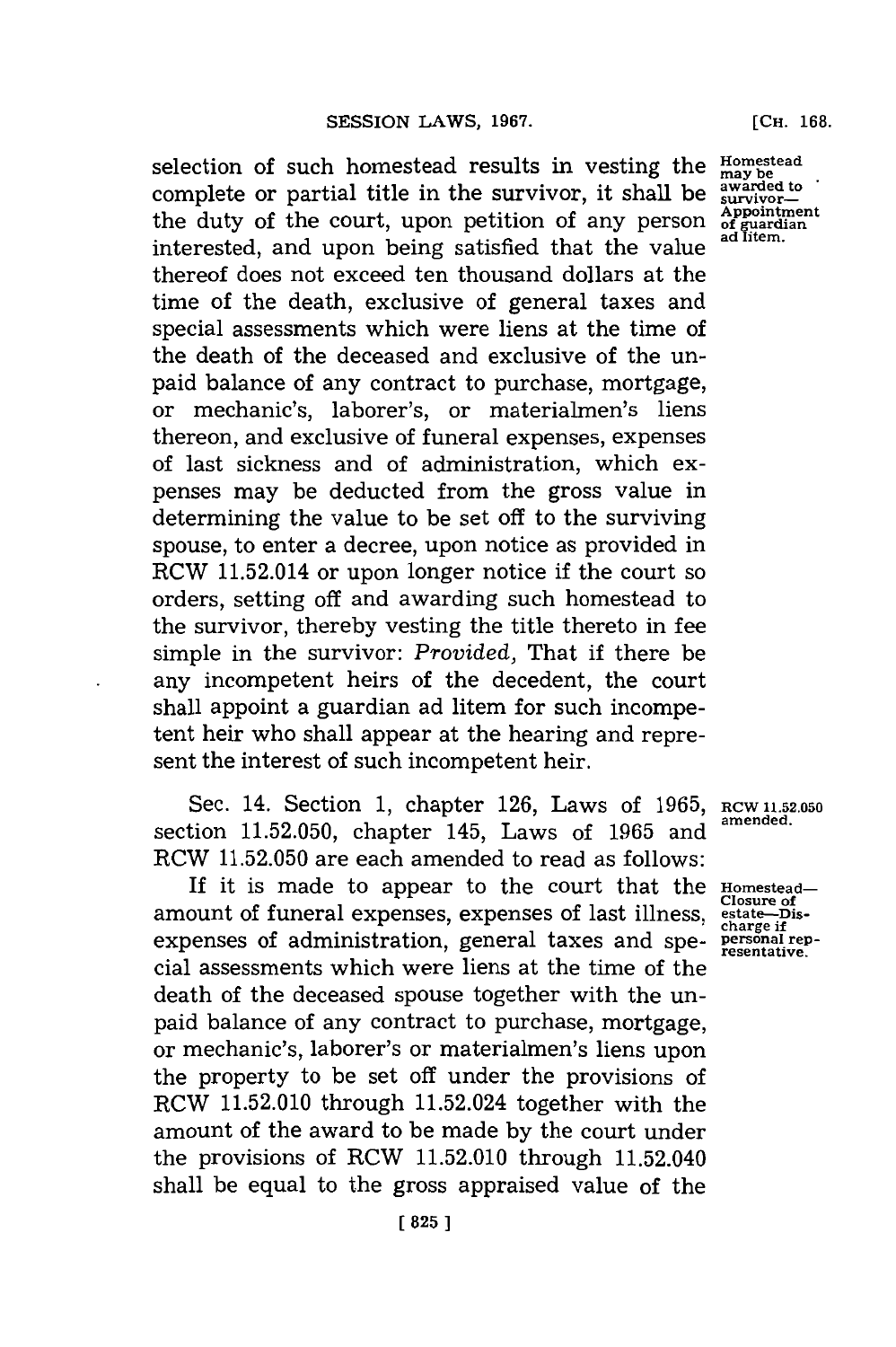**Probate,** property of the estate, then the court at the time of making such award shall enter its judgment setting aside all of the property of the estate, subject to the aforementioned charges, to the petitioner, shall order the estate closed, discharge the executor or administrator and exonerate the executor's or administrator's bond.

**Inventory and<br>appraisement**<br>--Bond of

**RCW 11.80.020** Sec. **15.** Section **11.80.020,** chapter 145, Laws of **amended. 1965** and RCW **11.80.020** are each amended to read as follows:

Estates of The trustee so appointed shall make, subscribe<br>absentees-Estates of **discute in the trustee so appointed shall make, subscribe**<br>absentees—<br>Inventory and and file in the office of the clerk of the court an oath appraisement<br>--Bond of *f* for the faithful performance of his duties, and shall, within such time as may be fixed by the judge, prepare and file an inventory of such property, and the judge shall thereupon appoint a disinterested and qualified person to appraise such property, and report his appraisement to the court within such time as the court may fix. Upon the coming in of the inventory and appraisement, the judge shall fix the amount of the bond to be given **by** the trustee, which bond shall in no case be less than the appraised value of the personal property and the annual rents and profits of the real property, and the trustee shall thereupon file with the clerk of the court a good and sufficient bond in the amount fixed and with surety to be approved **by** the court, conditioned for the faithful performance of his duties as trustee, and for accounting for such property, its rents, issues, profits, and increase.

**Effective date.** Sec. **16.** This act shall take effect on July **1, 1967. RCWl1.20.050** Sec. **17.** Section **11.20.050,** chapter 145, Laws of **amended. 1965** and RCW **11.20.050** are each amended to read as follows: Wills- **All** wills shall be recorded **by** the clerk after filing, but may be withdrawn on the order of the court.

**NOTE: See also section 1, chapter 106, Laws of 1967 ex. sess.**

Cir. **168.]**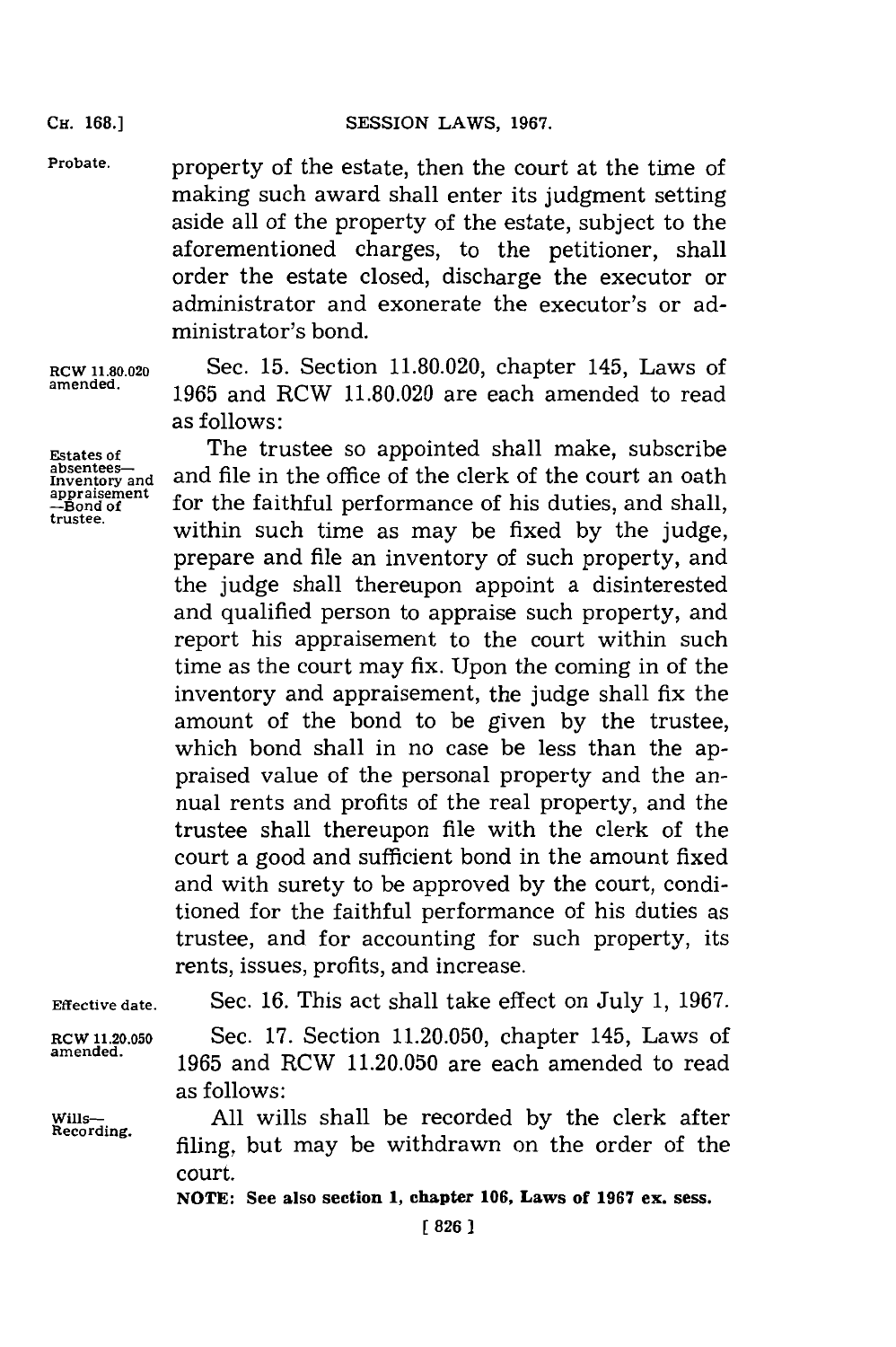Sec. 18. Section 11.56.110, chapter 145, Laws of RCW 11.56.110 **1965** and RCW **11.56.110** are each amended to read as **follows**:

If, at any time before confirmation of any such sales, ex-It, at any time before confirmation of any such sales, ex-<br>sale, any person shall file with the clerk of the court estate a bid on such property in an amount not less than ten percent higher than the bid the acceptance of which was reported **by** the return of sale and shall deposit with the clerk not less than twenty percent of his bid in the form of cash, money order, cashier's check or certified check made payable to the clerk, to be forfeited to the estate unless such bidder complies with his bid, the bidder whose bid was accepted shall be informed of such increased bid **by** registered or certified mail addressed to such bidder at any address which may have been given **by** him at the time of making such bid. Such bidder then shall have a period of five days, not including holidays, in which to make and file a bid better than that of the subsequent bidder. After the expiration of such five-day period the court may refuse to confirm the sale reported in the return of sale and direct a sale to the person making the best bid then on file, indicating which is the best bid, and a sale made pursuant to such direction shall need no further confirmation. Instead of such a direction, the court, upon application of the personal representative, may direct the reception of sealed bids. Thereupon the personal representative shall mail notice **by** registered or certified mail to all those who have made bids on such property informing them that sealed bids will be received **by** the clerk of the court within ten days. At the expiration of such period the personal representative, in the presence of the clerk of the court, shall open such bids as shall have been submitted to the clerk within the time stated in the notice (whether **by** previous bidders or not) and shall file a recommendation of the acceptance of

**property. Offer of in-creased bid-Duty of court.**